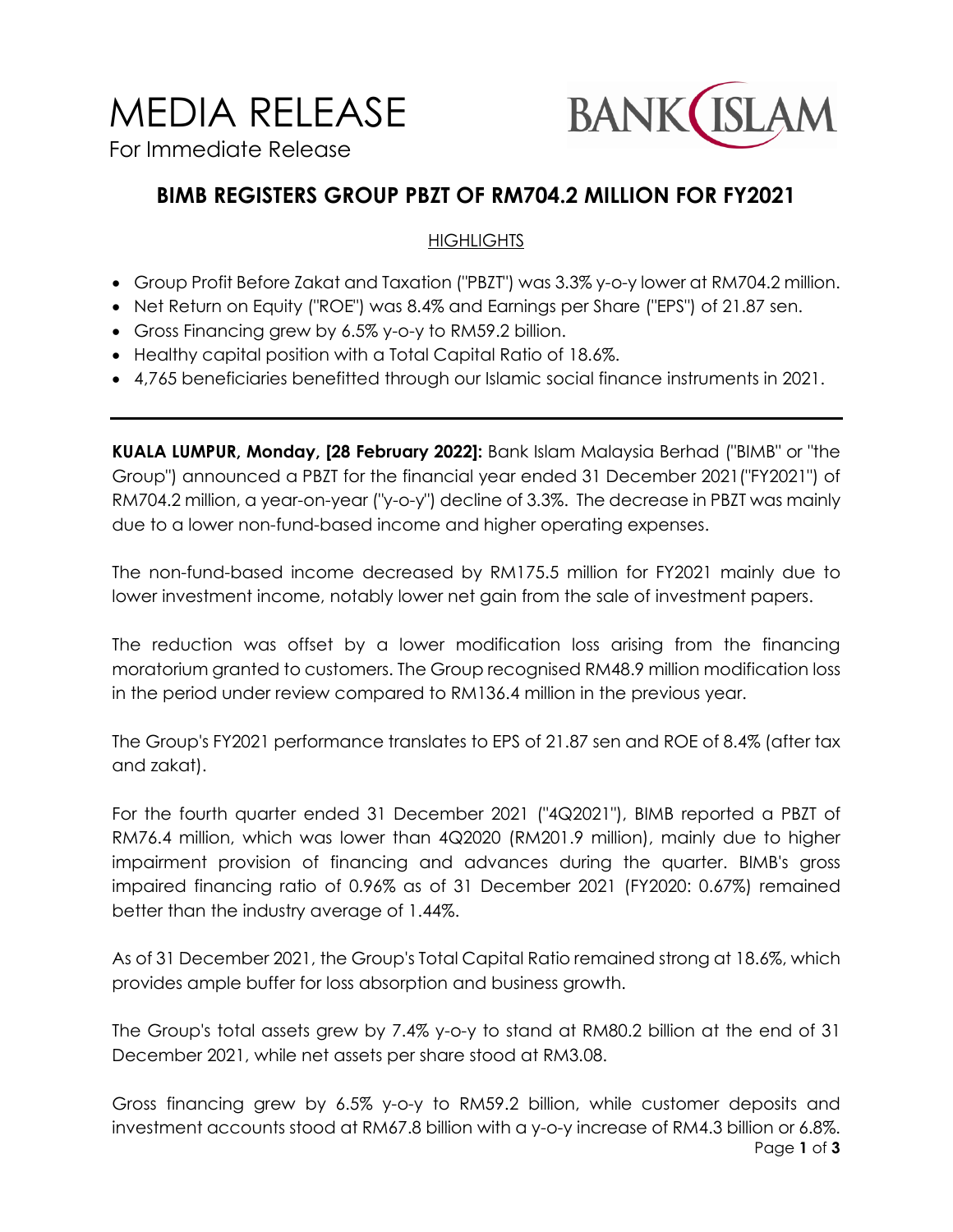Total current and saving accounts and transactional investment accounts ("CASATIA") composition is healthy at 39.6% of total customer deposits and investment accounts.

### **Operating Segment**

Consumer Banking's reported net income of RM1.2 billion for FY2021, 13.4% higher than the previous year, attributed mainly to higher net fund-based income. Gross financing for Consumer Banking at the end of December 2021 stood at RM44.5 billion, a y-o-y growth of 7.5%, mainly driven by growth in home financing.

Corporate and Commercial Banking recorded a net income of RM415.6 million, higher by 6.5% from the previous year mainly due to higher net fund-based income. Total gross financing for the segment stood at RM14.7 billion.

Treasury registered a net income of RM241.4 million for the period, lower by 47.1% than the previous year mainly due to lower net gain from the sale of financial assets fair value through other comprehensive income. Segment assets stood at RM20.0 billion.

#### **The Group Overview**

Economic recovery is expected in 2022, in light of gradual normalisation of domestic economic activities amid higher vaccination rates and easing restrictions on production capacity, which will bolster Gross Domestic Product expansion alongside improving global trade.

BIMB Group Chief Executive Officer, Mohd Muazzam Mohamed, said, "The reopening of Malaysia's economy in Q3 2021 had shown a positive impact on our asset quality, proven by the steep decline in our total accounts under the repayment assistance. In terms of its retail customers, there has been minimal demand for Financial Management and Resilience Programme ("URUS"). However, the Group will continue to offer various types of financial aid to support the different needs of our customers."

On the Group's prospects, Mohd Muazzam said that despite the continued challenging environment, Bank Islam will remain committed to strengthening its balance sheet, upholding its strong asset quality, and enhancing cost efficiencies further.

"While embracing changes stemming from the pandemic, the Group will continue its pursuit of digital transformation to strengthen long-term business growth," he said.

The Group is committed to realising its 5-year aspiration ("LEAP25") to champion the Shariah-ESG total financing solution. It sets out to attune its 2022 key priorities to fortify its core business drivers and commit to cost management and optimisation. As a newly listed entity, the Group is steadfast in implementing Group synergy strategy, advanced digitalisation, and rev-up strategic partnerships.